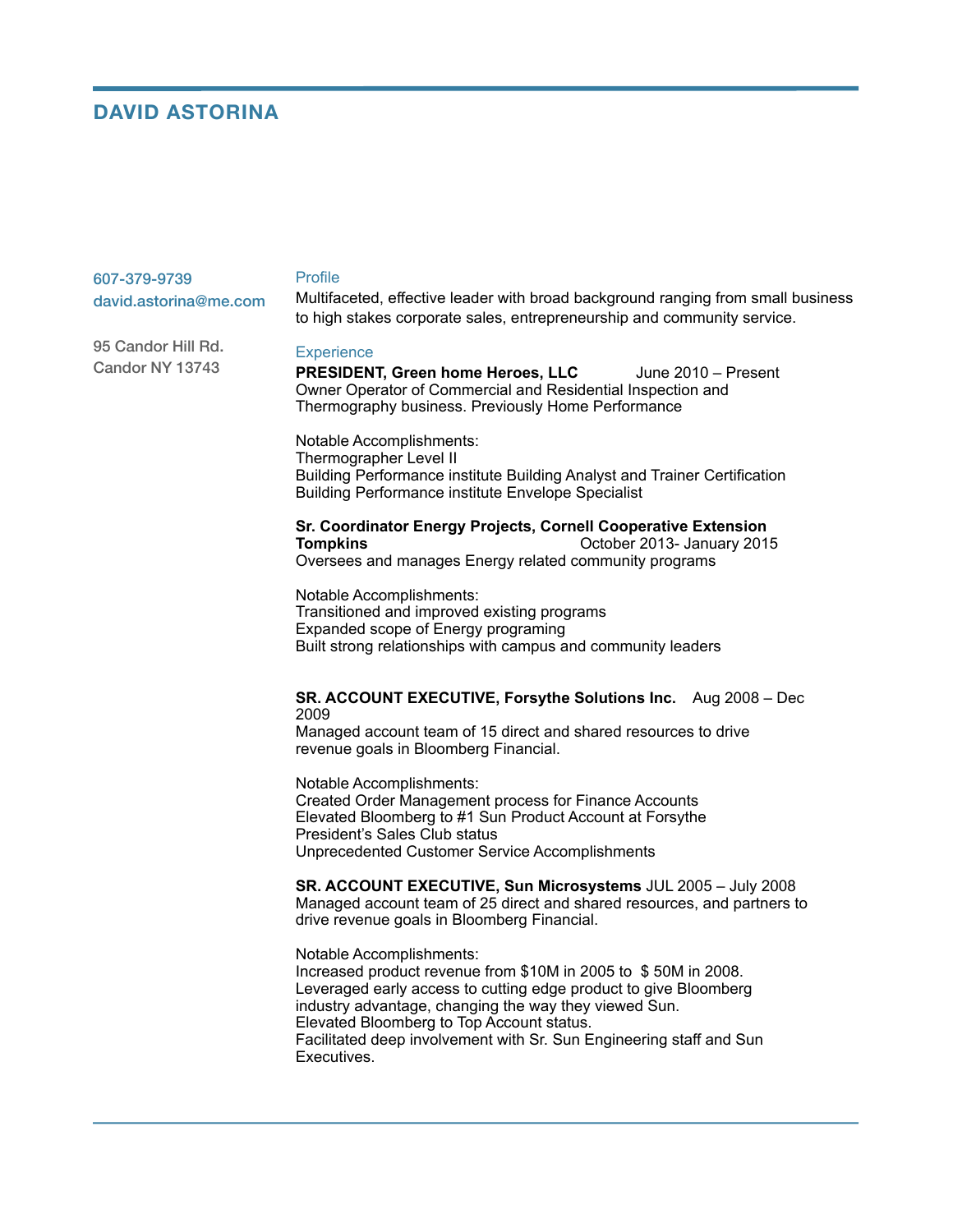#### **PROGRAM MANAGER SUN BRIEFING CENTER Sun Microsystems**  JUL 2004 – JULY 2005

Designed State of the Art Briefing Center, Content, and programs. Managed a team of 18.

Notable Accomplishments:

*Consolidated value from competing areas of the company to feature the best of Sun intellectual property into the center.* 

*Leveraged best of breed partners to provide infrastructure and solutions. Developed cutting edge solutions with Sun Scientists and partners.* 

#### **PROGRAM MANAGER FINANCIAL AREA SALES STRATEGY Sun Microsystems** Aug 2002 –Jul 2004

Developed sales strategy for addressing the Patriot Act, Sarbanes-Oxley Act and Basel II Banking requirements.

*Drove \$80M incremental revenue through direct sales force and Partner community.* 

*Developed Sales tool kits for Directs and Partner Sales Teams Built Strategic Partnerships with best of breed partners to deliver Sun and Partner Solutions.* 

#### **Sales-System Engineer Sun Microsystems** Aug 2001 –Jul 2002 Technical Sales Support for the Merrill Lynch sales team. *Drove \$50M incremental revenue through direct sales force and Partner community.*

*Worked with Executives at Merrill Lynch in a sales capacity.*

## **MANAGER Lawson System Ciber/Digiterra** Aug 1998 –Jul 2001 Worked with business who used Lawson Enterprise Resource Planning Software to plan and execute system upgrades. *Developed presentations and methodology.*

#### **Lawson Systems Lead United Systems Consulting** July 1996 –Aug 1998

Worked with business who used Lawson Enterprise Resource Planning Software to plan and execute system upgrades. *Developed presentations and methodology. Performed Upgrades in Unix. Managed Windows Office Server.* 

*COBOL Programmer Wakefern ShopRite July 1995 - July 1996 Maintained and wrote COBOL Programs* 

## **Background**

David Astorina has a long background as an entrepreneur. He has owned several businesses and approaches most jobs with that spirit. After several years tending bar and landscaping in his twenties, David became a COBOL programmer for Wakefern/ShopRite supermarkets in Edison NJ. That led quickly to a job as a Lawson Enterprise Resource Planning Software programmer, product trainer, and Windows System Administrator for the small office network. His skill working with high level executives in the companies they served led him to a Management position at Ciber/Digiterra, and to his work at Sun Microsystems.